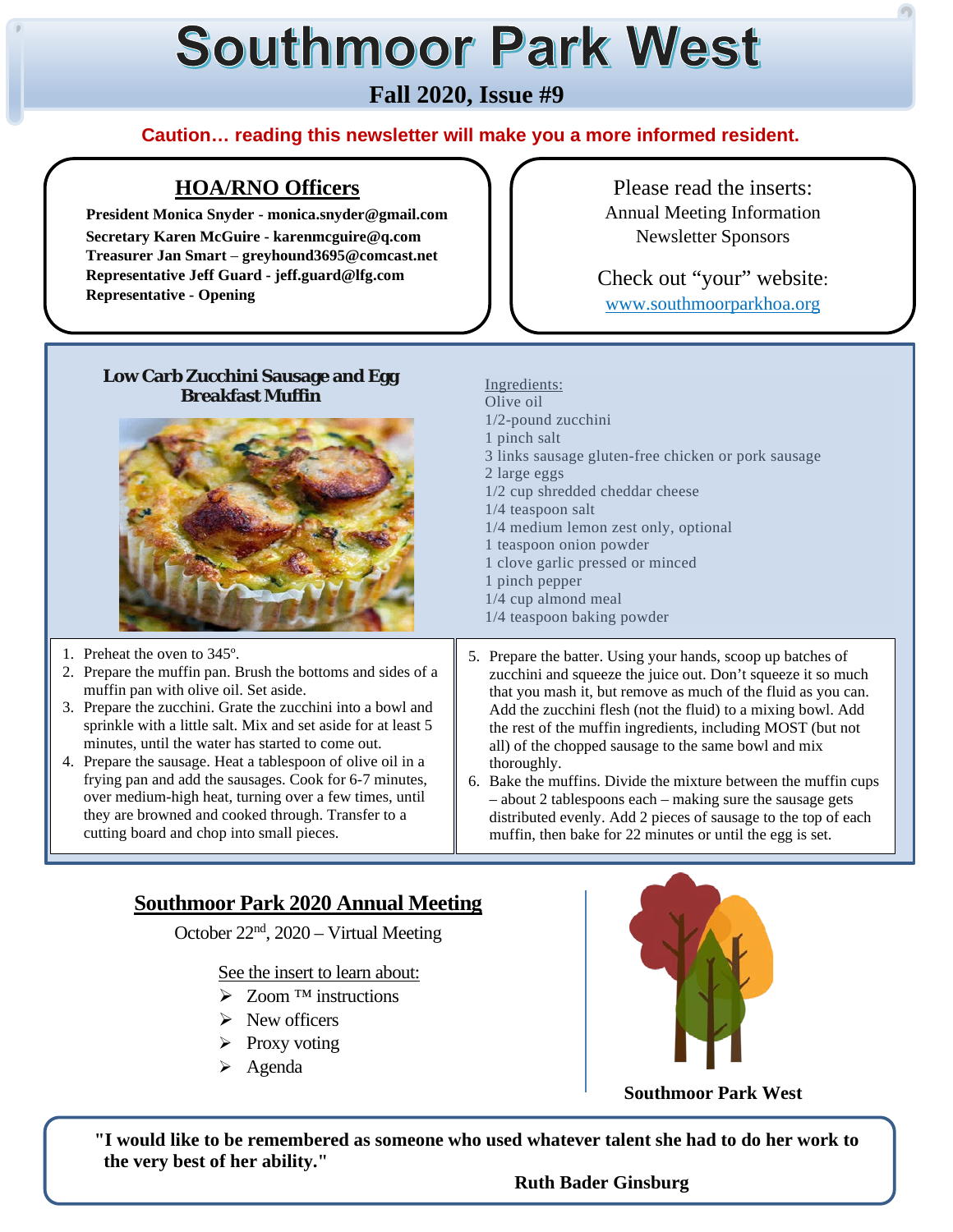## **Denver Proposed Zoning Change Update**

The Group Living Proposal will soon be headed to City Council for approval or rejection. You can find information from denvergov.org/group living and/or safeandsounddenver.com. Some details are:

- $\triangleright$  Homes can have 5 families living together and up to 10 for homes of 2,600 square feet, or more.
- $\triangleright$  Residential Care facilities with 10 or less are allowed in all single-family neighborhoods.
- Residential Care facilities with 11 to 40 are allowed in homes on lots sizes of 1,200 square feet.
- $\triangleright$  Community Corrections (non-paroled convicts) will be allowed in all single-family neighborhoods allowing up to 40 convicts per household.

If you have negative (or positive) comments, you should contact City Council and/or zoning below:

Andrew Webb – City Planner & Project Manager<br>Robin Kniech – City Council at Large Phone 720-337-7712 **kniechatlarge@denvergov.org** Robin Kniech – City Council at Large Phone 720-337-7712 **[kniechatlarge@denvergov.org](mailto:kniechatlarge@denvergov.org)**<br>Deborah Ortega – City Council at Large Phone 720-337-7713 ortegaatlarge@denvergov.org Deborah Ortega – City Council at Large Phone 720-337-7713 **[ortegaatlarge@denvergov.org](mailto:ortegaatlarge@denvergov.org)** Kendra Black – City Council District 4 Phone 720-337-4444

# **Let's Get Updated**

So many updates… so little time. Fall is a great time to make updates. Winterizing (see article below), time changes on our clocks, our daylight time due to shorter days, and indoor verses outdoor activities. Your RNO would also like to update our Neighborhood Directory. This is a great tool to call neighbors when you need to have immediate contact. We do not sell or distribute this list outside of our neighborhood. You only need to provide the information you are comfortable with. Let's continue this great way to keep in contact. Please send any changes, new inclusions, requests for a list if you are new to karenmeguire@q.com or call her at 720-203-3611.

# **Election 2020**

In case you haven't heard... there is going to be an election this November  $3<sup>rd</sup>$ . Colorado is a mail-in ballot State so we know how to do this and do it well. You should be receiving your ballots in the mail in October. Most residents have already received their ballot information. Be sure to mail your ballot by October 26th. Denver also has dropoff boxes around the city for voting on election day… and you get a cool sticker that proudly states that you have voted. We encourage everyone to gather candidate information from multiple sources for both State and National candidates. Never give your ballot to anyone that tells you they will take care of it for you. If you need help, call a family member or trusted neighbor/friend. For more information, you can go to the Denver Election website <https://www.denvergov.org/content/denvergov/en/denver-elections-divison.html> or just search on "Denver Votes".

#### **2020 Census Count**

The Census count is coming to an end soon but it is not too late to get counted. If you have not been counted, please do so right away. Census results help determine how billions of dollars in federal funding flow into states and communities each year. They also determine how many seats in Congress each state gets. The U.S. Census Bureau is bound by law to protect your answers and keep them strictly confidential. Every employee takes an oath to protect your personal information for life. Visit 2020census.gov to get counted.

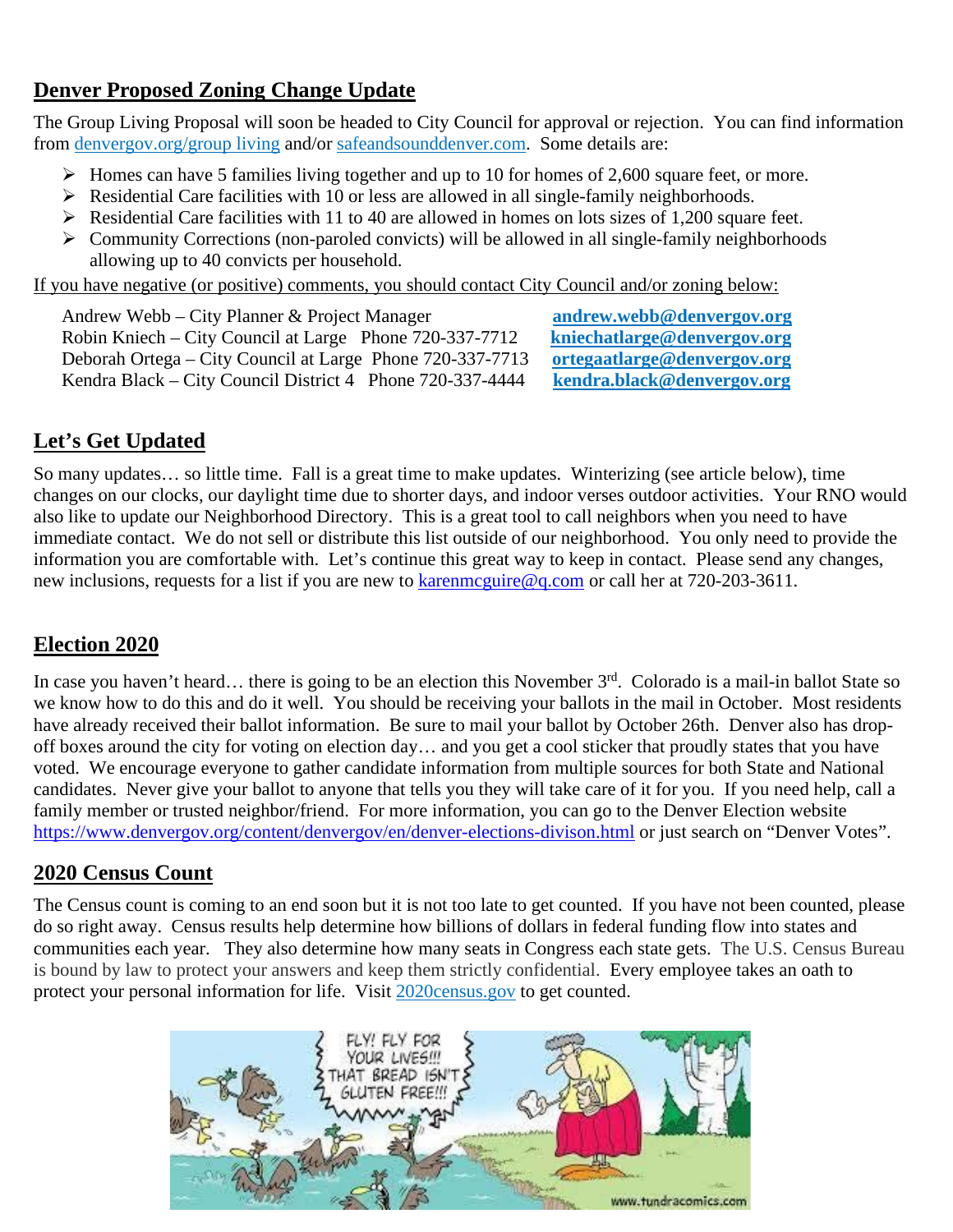# **Proud Photos**

We have changed this section to Proud Photos… not just Pet Pictures. Please send your photos to [greyhound3695@comcast.net](mailto:greyhound3695@comcast.net) or karenmcguire@q.com. No names are included unless approved by you.



The McGuire's new Grandbaby



Another beautiful day



Plato the Plecostomus Jr.

# **Ice cream social**



I hate to goat... I mean gloat, but Larry, Moe, and Curly my horns are bigger



Molly at Waterdog Lake



A Mule Couple





 Molly with a stick friend she brought home from the lake



A Viking football fan cannot believe their season so far!

The RNO Board sponsored ice cream social was a big success. This will be an annual event so if you missed it this year, get your taste buds ready for next year's event. We always have non-dairy ice cream options, too.

#### **Annual meeting**

The annual meeting has been postponed a couple of times due to the pandemic. We typically like to meet at Thomas Jefferson High School but it will not be available for us this year. So, we are planning a virtual meeting through Zoom ™. If you are not familiar or have not used Zoom ™ before, it is very easy but it does require a computer or smart phone with internet access. Read our annual meeting insert. You can also practice Zoom™ meetings on-line.

# **Digital Email Newsletter**

If you prefer to get this newsletter by email, then we can make that happen. All we need is for you to email any board member with your name and email address. We **NEVER** share or sell email addresses with anyone.

You can also go to our website southmoorparkhoa.org to read current and past newsletters from the documents page.

Or, we can continue to mail the newsletter to you. We buy recycled paper and envelopes to be environmentally conscience. Our printer is energy and ink efficient. We also have energy efficient newsletter folders, envelope stuffers, and stamp installers…us!